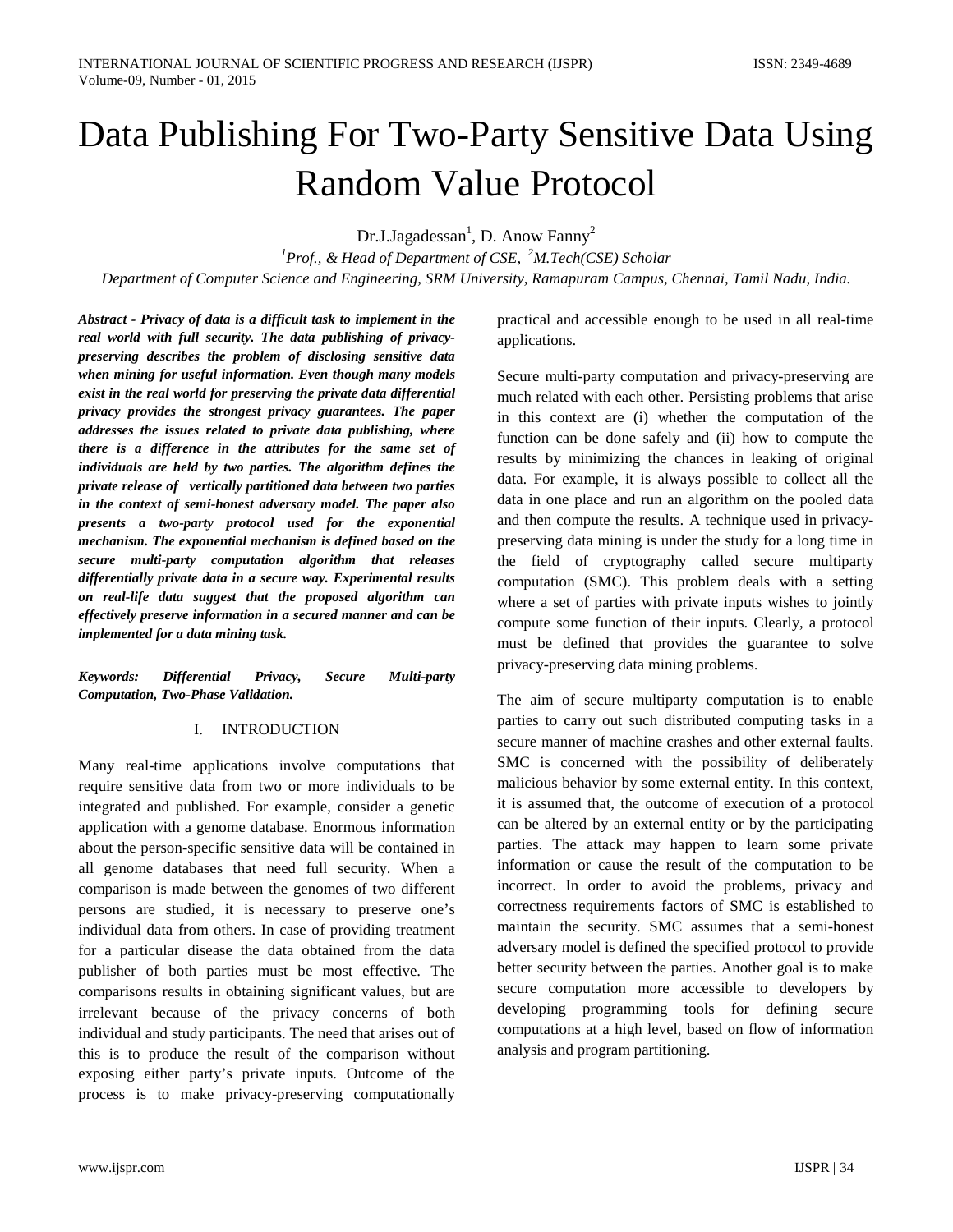# II. SYSTEM MODEL

Very large databases exist today due to the rapid advances in communication and storing systems. Data integration between autonomous entities should be conducted in such a way that no more information than necessary is revealed between the participating entities. An algorithm is proposed for securing the integrated person-specific sensitive data from two data providers, but still retaining the essential information for supporting data mining tasks. The algorithm also satisfies the security definition in the secure multiparty computation literature. The problem statement defines the following: (i) Two –party protocol is used for the exponential mechanism where the first two-party data publishing algorithm for vertically partitioned data set is generated.(ii) Differential privacy provides a provable privacy guarantee that makes no assumption but proposes a top-down specialization(tds) approach to generalize a data table. In this paper we describe an implementation of the two-party case, using Random value protocol, and present various algorithmic protocol improvements. These optimizations are analyzed theoretically using experiments of various semi-honest adversarial situations. The protocol can be used as a sub protocol by any other algorithm that requires the exponential mechanism in a distributed setting.



The system provides authentication to both parties and the administrator. When a new user wants to access the service they must have to register themselves to obtain rights so that the system provides better security. Data manipulation means to deal with the information and try to find different patterns and to compare the values according to different criteria. This performs the major role actually more number of user have been using our service they are willing to store and manipulate their data in secured way. Sensitive data is everywhere. Organizations are taking a data-centric approach for the protection and control of their sensitive information, by preserving the overall efficiencies and economies of scale. Data center is used to store the bulk of data, Data centers store, manage, process, and contains all kinds of digital data and information, provides application services or management for various data processing such as web hosting, intranet, telecommunication and information technology. Two party data integration is the most important need in this system

#### III. PREVIOUS WORK

Now a day's more number of database is available because of rapid advances in communication and storing systems. Each database is owned by different parties and the emergence of new paradigms such as cloud computing increases the amount of data distributed between multiple entities. These distributed data can be integrated to enable better data analysis for making better decisions and providing high-quality services. Theoretical solutions to this problem have been defined long back by Andrew Yao based on garbled circuits. The garbled circuits of Yao's approach have traditionally been considered more of a theoretical curiosity than a practical mechanism for building privacypreserving applications. Recent developments in the field of cryptographic techniques and newer implementation approaches are on the verge of change, however we need to admit the possibility of scalable and practical secure computation. For example, data can be integrated to improve medical research, customer service, or homeland security. New knowledge that results from the integration process should not be misused by adversaries to reveal sensitive information that was not available before the data integration.

#### Disadvantages:

- $\triangleright$  Difficult to securely integrate person-specific sensitive data from two data providers.
- $\triangleright$  Words, linking attack is possible while integrating.
- $\triangleright$  When integrating the two party data, there is the chance to loss the data.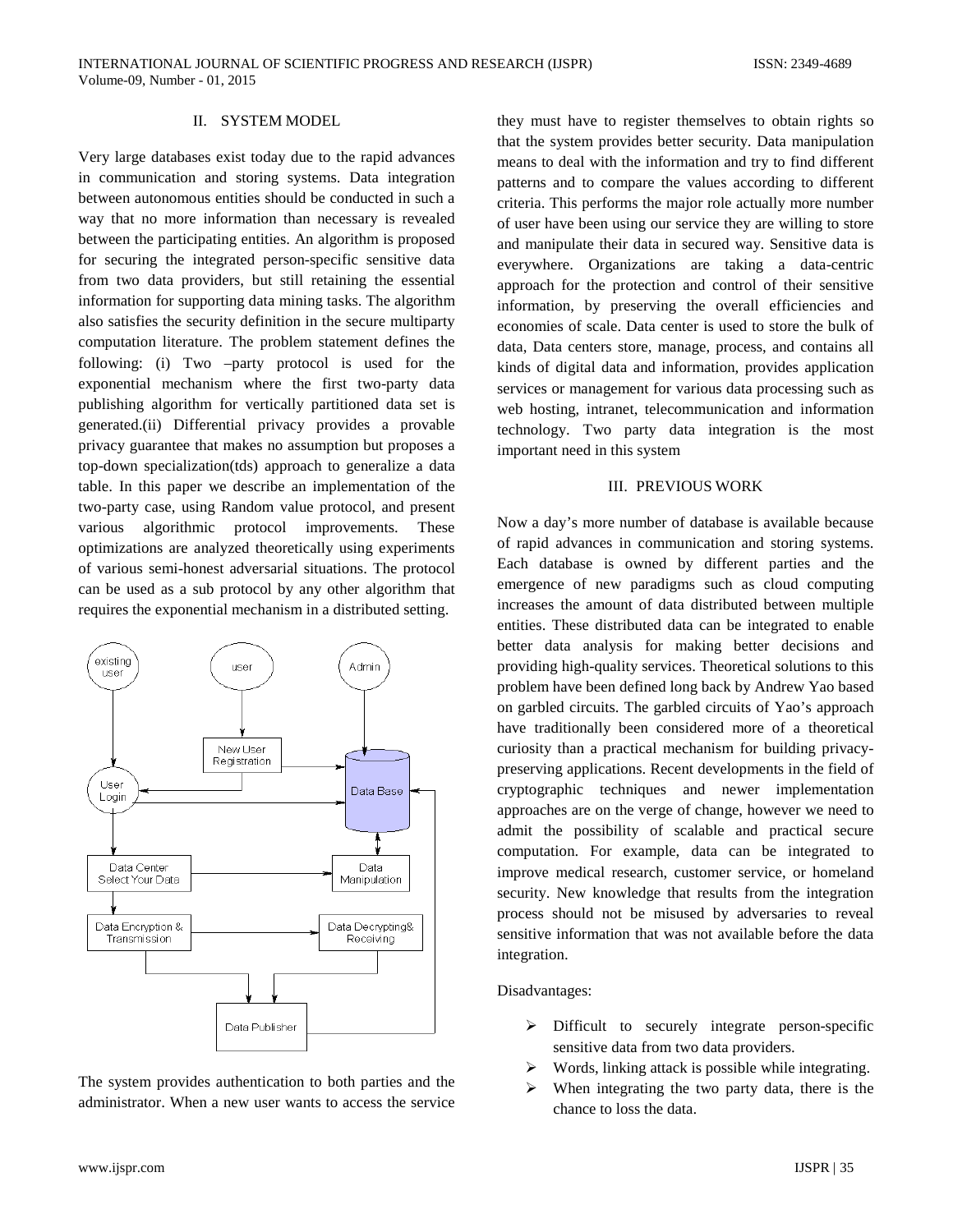- $\triangleright$  In existing system there is the chance for leaking of sensitive information or disclosing some important information.
- $\triangleright$  Here data utility is less and provides insufficient privacy protection.

# IV. PROPOSED METHODOLOGY

We deal with the problem of private data publishing, in which various attributes for the same set of individuals are held by two parties. The algorithm is defined for differentially private data of a vertically partitioned data between two parties in the semi-honest adversary model. To achieve this, we need to present a two-party protocol for the exponential mechanism. This protocol can act as a sub protocol by any other algorithm that requires the exponential mechanism in a distributed setting. More over in our proposed system a random value protocol is generated for the integration of the two party data. The results of experimental data suggest that the proposed algorithm can effectively preserve information for a data mining task. The paper also proposes privacy model that provides a provable privacy guarantee. The proposed algorithm can effectively retain essential information for classification analysis. It provides similar data utility when compared to other recently proposed single-party algorithm, and it has better data utility than the distributed kanonymity algorithm for classification analysis. In the proposed system we are using the exponential mechanism to choose a candidate that is close to optimum with respect to a utility function while preserving differential privacy. In the distributed setting, the candidates are owned by two parties and therefore, a secure mechanism is required to compute the same output while ensuring that no extra information is leaked to any party.

# *Differential Privacy*

In this paper, we adopt an exponential mechanism for differential privacy model that provides a provable privacy guarantee. Differential privacy is defined as a staunch model that makes no assumption about an adversary's background knowledge. A exponential private mechanism ensures that the probability of any output is equally similar to the input data sets and, thus, guarantees that all outputs generated out of the private mechanism are insensitive to any Individual's data. In other words, an individual's privacy is not at risk because of the participation in the data set. Data integration methods enable different data providers to flexibly integrate their expertise and deliver highly customizable services. Combining data from different sources could potentially reveal person-specific sensitive information. A secure Distributed k-Anonymity (DkA) framework for integrating two private data tables to a k-anonymous table in which each private table is a vertical partition on the same set of records. Securely integrate private data from multiple parties (data providers). Our algorithm achieves the k-anonymity privacy model in a semi-honest adversary model and employs a game-theoretic approach to thwart malicious participants and to ensure fair and honest participation of multiple data providers in the data integration process.

 $\uparrow \downarrow$  Databased Validating query/Outp<br>DIFFERENTIALLY PRIVACY  $\perp$ **Multiparty TPA: TWO PARTY Random value protocc** 

**Architecture Diagram:** 

#### *Gateway Monitoring:*

Gateway monitoring provides security for both the parties in keeping the data private form access to third party users. It also monitors the user request and response for the corresponding request to the particular data set and search is done through the gateway across the validation query. Query results shows the authentication obtained from the both the parties. Each party uses an encryption technique while storing the data on the database and providing to the third party.

# *Classification Analysis*

The proposed algorithm can effectively retain essential information for classification analysis. We evaluate the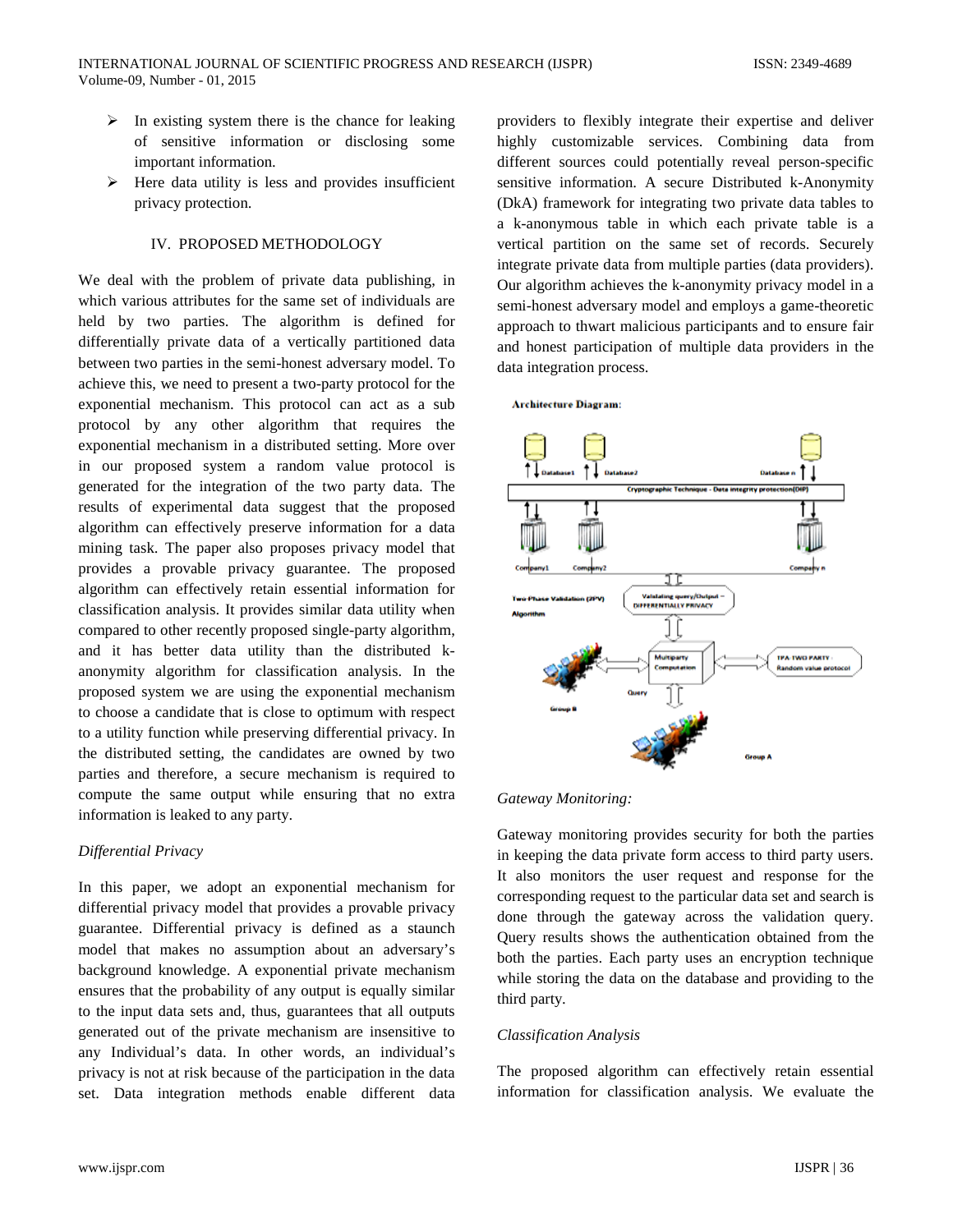scaling impact on the data utility in terms of classification accuracy. Two-Phase Validation algorithm (2PV) is compared with Distributed Differential Exponential Algorithm and with the distributed algorithm for kanonymity, which refer to as DAKA. The algorithm DAKA integrates and publishes distributed data with k-anonymity privacy guarantee for classification analysis. Finally, we estimate the computation and the communication costs of both the algorithms to provide better security.

# *Two-Phase Validation (2PV) Algorithm*

Random value protocol is used in defining the Two-Phase Validation (2PV) algorithm which operates in two phases: collection and validation. During collection, the Trusted third party first sends a Prepare-to-Validate message to each party server. In response to this message, each party evaluates the proofs for each query of the transaction using the latest policies it has available and sends a reply back to the trusted party containing the truth value along with the data sensitive.

# *Data Integrity Protection (DIP)*

Data Integration Protection scheme is designed under a mobile based adversarial model, which enables a client to feasibly verify the integrity of random subsets of outsourced data against general or malicious corruptions. It takes various parameters for measuring the security-performance of the two parties. DIP scheme can be implemented in a real cloud storage test bed under different parameter choices. We also analyze the security strengths of our DIP scheme via different mathematical models.

#### *Security in Semi-Honest Adversaries*

The model that we consider here is that of two-party computation in the presence of static semi-honest adversaries. The protocol specification follows the adversary controls one of the party. A two-party protocol problem is cast by specifying a random process that maps pairs of inputs to pairs of outputs (one for each party).

We refer to such a process as a functionality and denote it f : {0, 1} \*  $\frac{1}{3}$  +  $\frac{1}{3}$  +  $\frac{1}{3}$  +  $\frac{1}{3}$  +  $\frac{1}{3}$  +  $\frac{1}{3}$  +  $\frac{1}{3}$  +  $\frac{1}{3}$  +  $\frac{1}{3}$  +  $\frac{1}{3}$  +  $\frac{1}{3}$  +  $\frac{1}{3}$  +  $\frac{1}{3}$  +  $\frac{1}{3}$  +  $\frac{1}{3}$  +  $\frac{1}{3}$  +  $\frac{1}{3}$  +  $\frac{$ f2).

(ie), for every pair of inputs x, y represented as  $\{0, 1\}$ , the output-pair is a random variable  $(f1(x, y), f2(x, y))$  ranging over pairs of strings.

The first party obtains the input x to compute  $f(x, y)$ , and the second party obtains the input y to compute  $f2(x, y)$ . Such a functionality is denoted by  $(x, y) \rightarrow (f1(x, y), f2(x, y))$ y)). When the functionality f is probabilistic, we denote the notation as  $f(x, y, r)$ , where r is a uniformly chosen random value used for computing f.

# V. IMPLEMENTATION IDEAS

Implementation is the most crucial stage in achieving a successful system and giving the user's confidence that the new system is workable and effective. The objectives of input design are to produce a cost-effective method of input and to achieve a highest possible level of accuracy. The idea is being implemented and is under progress which provides better data utility for classification analysis.

#### *System flow of the entire process is depicted below:*



Several activities are carried out to the overall input process that includes,

 Data Authentication & Verification - Collection of and conversion of the input data to a computer acceptable medium. After conversion the data is also validated.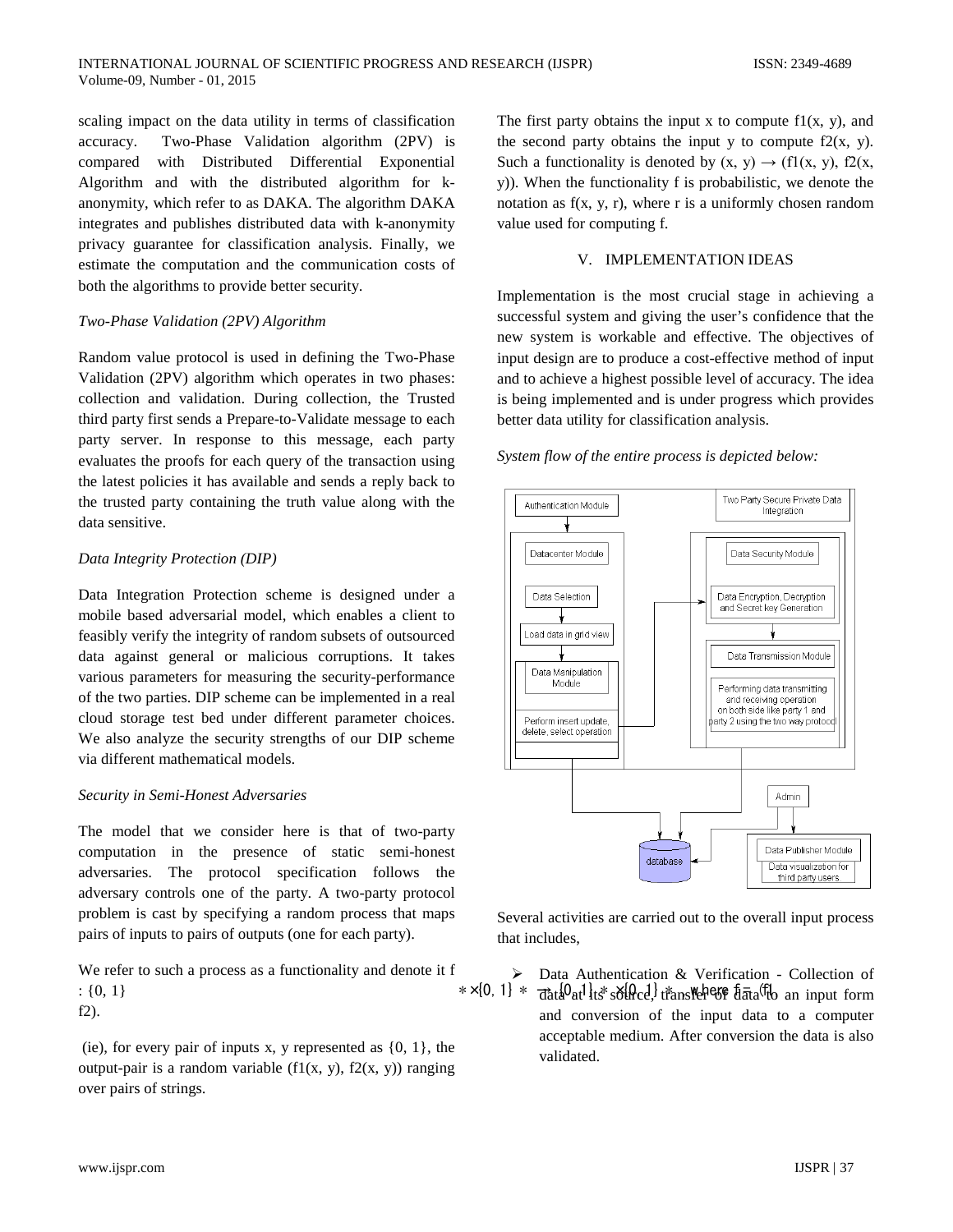- $\triangleright$  Data Security and Integrity Data is encrypted and then integrated to be given to the third party for publishing
- $\triangleright$  Data Control & Transmission Checking the accuracy and controlling the flow of data to the computer and transferring the data to the computer.
- $\triangleright$  Data Validation Checking the input data by program when it enters the computer system.

The main process of implementation includes the following:

# *Two phase Validation:*

Input: Authentication (User Authentication) and Uploading Dataset/Bulk Files

Procedure

- 1. Validate the authentication corresponding to the dataset
- 2. Allow Dataset to load into the tables
- 3. If authentication fails then discard the dataset
- 4. Datasets are passed on after authentication to create a random value.

#### *Random value protocol:*

Input: Dataset/Bulk Files

Procedure

- 1. Dataset/Bulk Files are partitioned to two subset(public and private)
- 2. Create random number to store data of different subsets
- 3. Pass the random value

#### *Data Integration Protection:*

Input: Dataset/Bulk Files with Random secret number Procedure

- 1. Dataset/Bulk Files are partitioned to two subset(public and private)
- 2. Partition the dataset into two variable and apply random variable to store the partition data
- 3. Finally, private attribute are encrypted and stored into database
- 4. Partitioned datasets are obtained.

# *Differential privacy:*

Input: Authentication and user query Procedure

- 1. Verify the authentication type for query to fetch into the database
- 2. Split the query and execute into the corresponding database based on privacy mechanism
- 3. Pull the data and validate based on k-anonymity
- 4. Output value is passed for multiparty computation.

# *Multiparty computation:*

Multi-party computation enables parties to jointly compute a function over their inputs. Joint computation of function  $f(x, y)$  without revealing any information about both the values of 'x' or 'y' exhibits private attributes of data is validated.

We have also proposed a two-phase validation commit (2PVC) to compute the function by integrating the two parties.

# *Procedure:*

Two-Phase Validation Commit - 2PVC

- 1. Send "Prepare-to-Commit" to all parties
- 2. Wait for the reply from both the parties
- 3. If any participant replied No Check or authentication.
- 4. ABORT the particular party.
- 5. Identify the authorization identity from both parties.
- 6. If all party utilize the largest version for each unique data then
- 7. Integrate the data
- 8. If any not responded ABORT
- 9. Otherwise COMMIT
- 10. end
- 11. else "integrated data " for publishing
- 12. Goto Step 5

#### VI. CONCLUSION

In this paper, we have presented the concept of Random value protocol used in defining the Two-Phase Validation (2PV) algorithm that operates in two phases with much high security. It provides similar data utility compared to the recently proposed single-party algorithm and better data utility than the distributed k-anonymity algorithm for classification analysis. We expect that the outcome of random value method will be much efficient than the previous methods.